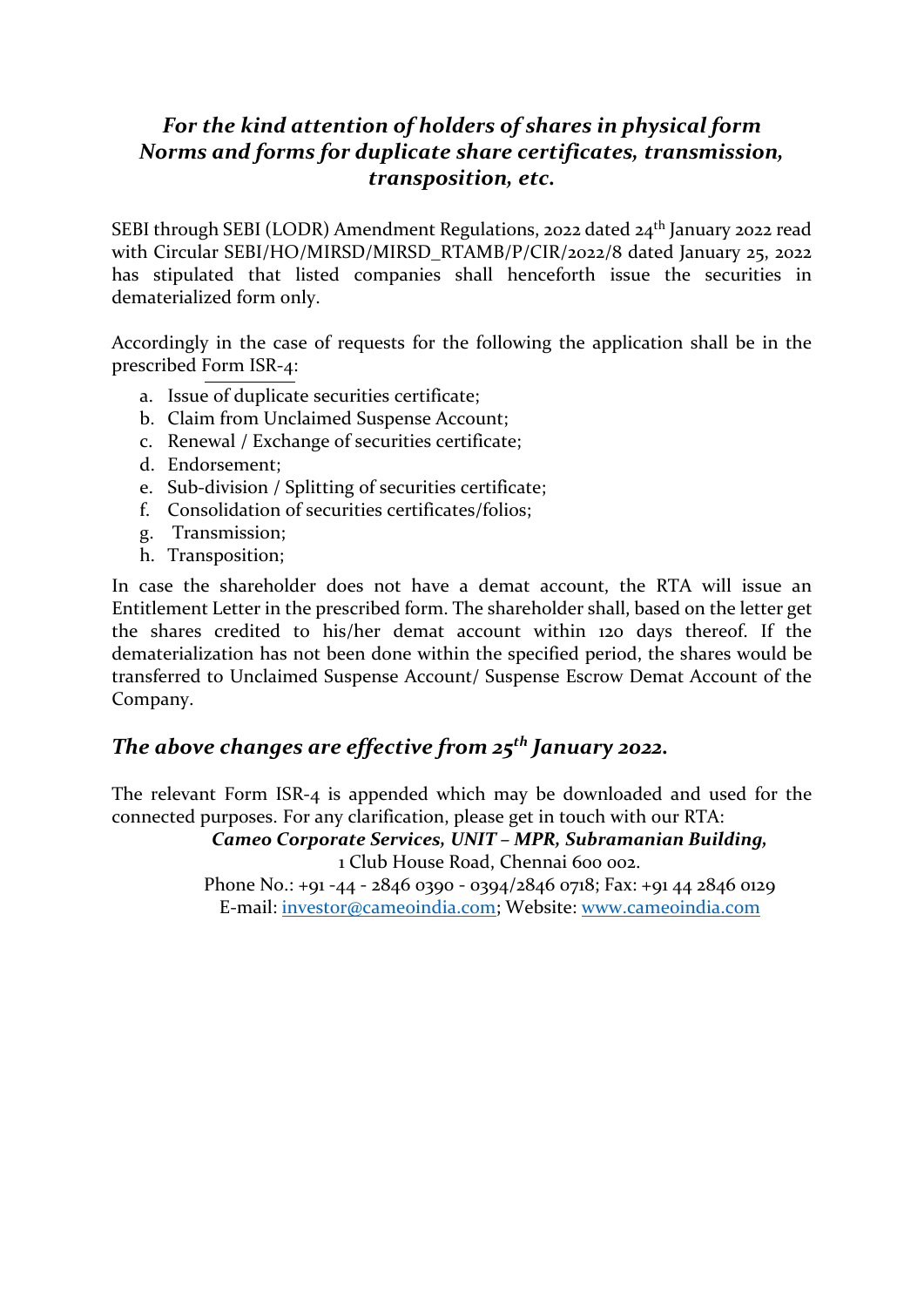# **Form ISR-4**

<span id="page-1-0"></span>(see circular No. SEBI/HO/MIRSD/MIRSD\_RTAMB/P/CIR/2022/8 dated January 25, 2022 on Issuance of Securities in dematerialized form in case of Investor Service Requests)

**Request for issue of Duplicate Certificate and other Service Requests**

(for Securities - Shares / Debentures / Bonds, etc., held in physical form)

**Date:** / /

**A. Mandatory Documents / details required for processing all service request**: **I / We are submitting the following documents / details and undertake to request the Depository Participant to dematerialize my / our securities within 120 days from the date of issuance of Letter of Confirmation, received from the RTA/Issuer Company** (tick  $\checkmark$  as relevant, refer to the instructions):

- Demat Account No. (If available):
	- ��������� ��������

Provide Client Master List (**CML**) of your Demat Account from the Depository Participant\*

• Provide the following details, if they are not already available with the RTA (see **SEBI** [circular dated November 03, 2021](https://www.sebi.gov.in/legal/circulars/nov-2021/common-and-simplified-norms-for-processing-investor-s-service-request-by-rtas-and-norms-for-furnishing-pan-kyc-details-and-nomination_53787.html) in this regard)

| <b>PAN</b>                          | Specimen Signature |
|-------------------------------------|--------------------|
| Nomination / Declaration to Opt-out |                    |

\* (Your address, e-mail address, mobile number and bank details shall be updated in your folio from the information available in your **CML**). You can authorize the RTA to update the above details for all your folios. In this regard, please refer to and use Form [ISR-1](https://www.sebi.gov.in/sebi_data/commondocs/dec-2021/pdf%20Form%20ISR-1%20(1)_p.pdf) in [SEBI circular dated November 03, 2021.](https://www.sebi.gov.in/legal/circulars/nov-2021/common-and-simplified-norms-for-processing-investor-s-service-request-by-rtas-and-norms-for-furnishing-pan-kyc-details-and-nomination_53787.html)

## **B.** I / We request you for the following (tick  $\checkmark$  relevant box)

| Issue of Duplicate certificate                                                       | Claim from Unclaimed<br>Suspense<br>Account |  |  |
|--------------------------------------------------------------------------------------|---------------------------------------------|--|--|
| Replacement / Renewal / Exchange of<br>securities certificate                        | Endorsement<br>$\mathbf{1}$                 |  |  |
| Sub-division / Splitting of securities $\Box$ Consolidation of Folios<br>certificate |                                             |  |  |
| Consolidation of Securities certificate                                              | Transmission<br>$\mathbf{I}$                |  |  |
| Transposition (Mention the new order of holders here)                                |                                             |  |  |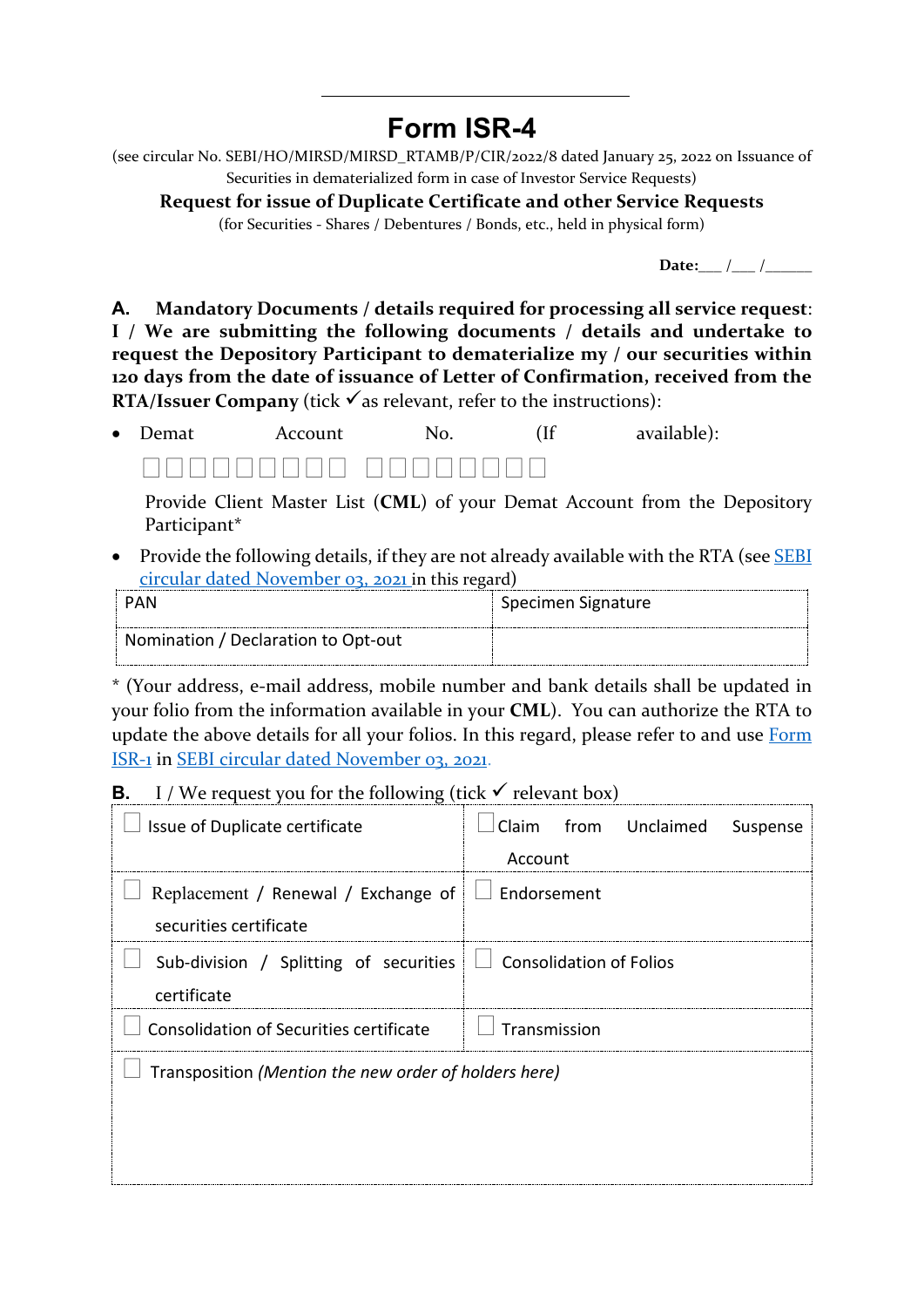| Name of the Issuer Company   |    |
|------------------------------|----|
| Folio Number                 |    |
| Name $(s)$ of the security   | 1. |
| $holder(s)$ as<br>the<br>per | 2. |
| $c$ ertificate $(s)$         | 3. |
| Certificate numbers          |    |
| Distinctive numbers          |    |
| Number & Face value of       |    |
| securities                   |    |

### **C. I / We are enclosing certificate(s) as detailed below\*\*:**

\*\* Wherever applicable / whichever details are available

### **D. Document / details required for specific service request:**

- I.  $\Box$  Duplicate securities certificate
- II.  $\Box$  Claim from Unclaimed Suspense Account

| Securities claimed |              |
|--------------------|--------------|
|                    | (in numbers) |
|                    |              |
|                    | (in words)   |

- III.  $\Box$  Replacement / Renewal / Exchange of securities certificate (that is defaced, mutilated, torn, decrepit, worn out or where the page on the reverse is fully utilized)
- IV. **Endorsement**
- V.  $\Box$  Sub-division / Splitting of securities certificate
- VI.  $\Box$  Consolidation of securities certificate/Folios
- VII.  $\Box$  Transmission
- VIII. **D** Transposition

*Provide / attach original securities certificate(s) for request for item numbers III to VIII above.*